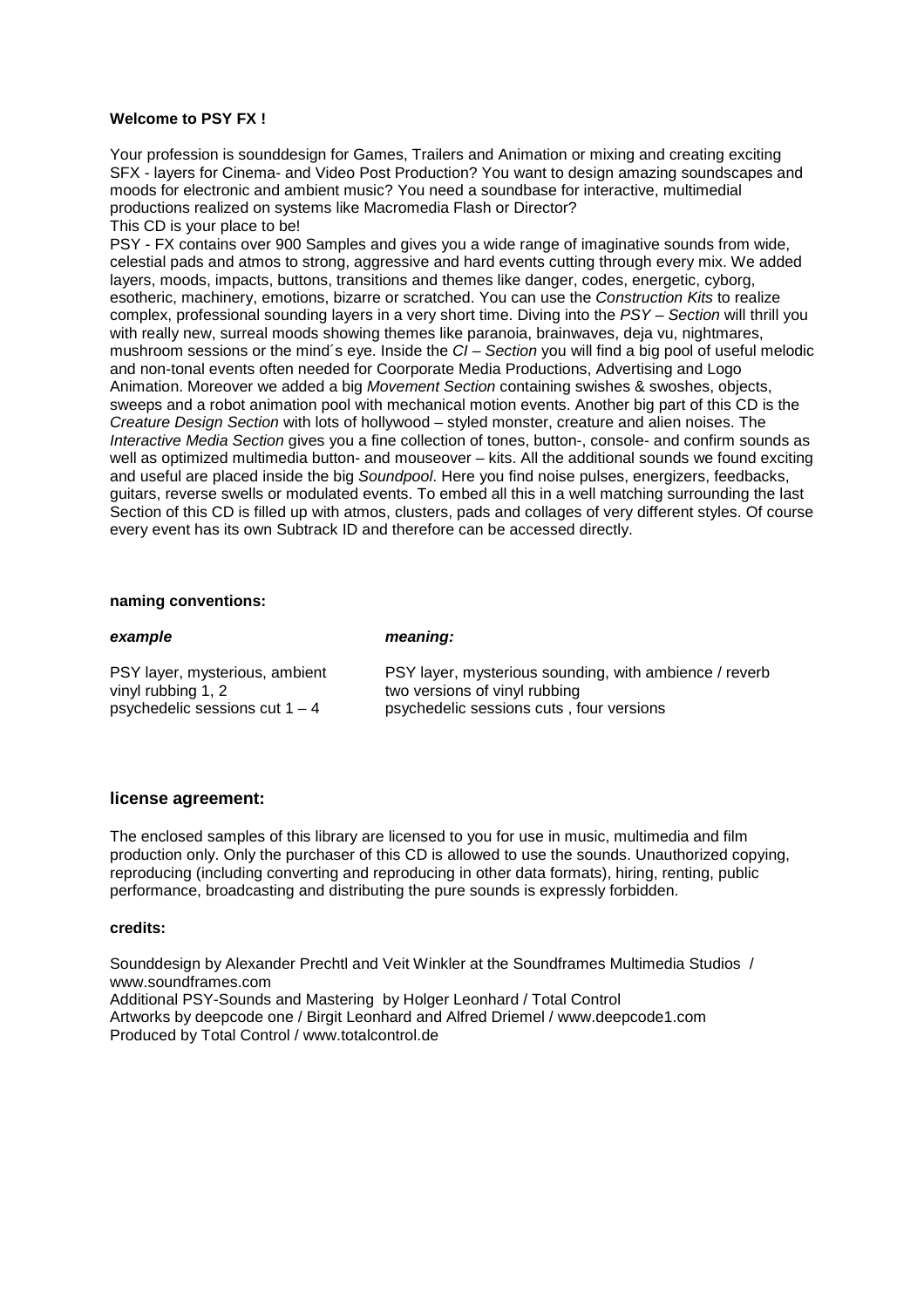- **track index content**
- 01 **PSY FX demo**

## **Construction Kits**

02 **space jungle mix**

## 03 **space jungle layers & samples**

- 01 10 assorted fantasy creatures, ambient
- 11 15 monster roar, ambient
- 16 17 baby monster, dry
- 18 dolphin chirps, dry
- 19 background atmo, synthetic, ambient
- 20 atmo birds & insects, ambient
- 21 atmo cicadas

#### 04 **breath - mix**

#### 05 **breath - layers & samples**

- 01 05 monster style deep breath, ambient
- 06 07 smooth breath, ambient
- 08 11 monster style deep breath, dry
- $12 14$  smooth breath, dry

## 06 **mystery - mix**

## 07 **mystery – layers & samples**

- 01 fantasy creature, soft, ambient
- 02 resonant sweep and phased noise, ambient
- 03 bones percussion, ambient
- 04 deep sweep, soft, hollow, ambient
- 05 ambient noise
- 06 deep forest, atmo, ambient
- 07 phased noise, ambient
- 08 metallic drone, ambient
- 09 PSY layer, mysterious, ambient<br>10 PSY laver, strange voices, ambi
- PSY layer, strange voices, ambient
- 11 bones percussion, dry
- 12 resonant sweep, dry
- 13 noisy burst, soft, dry<br>14 deep sweep, soft, ho
- deep sweep, soft, hollow, ambient
- 15 rainstick, atmo, ambient<br>16 smallband noisy sparklin
- 16 smallband noisy sparkling, ambient<br>17 rainstick, atmo, drv
- rainstick, atmo, dry
- 18 smallband noisy sparkling, dry

#### 08 **paranoid - mix**

#### 09 **paranoid – demo and samples**

- 01 metallic ambience, ambient
- 02 high resonant sweep, dry
- 03 flanged and phased atmo, tonal
- 04 paranoid layer, complex, ambient<br>05 diffused feedback layer, ambient
- diffused feedback layer, ambient
- 06 guitar hit, ambient
- 07 paranoid layer, ambient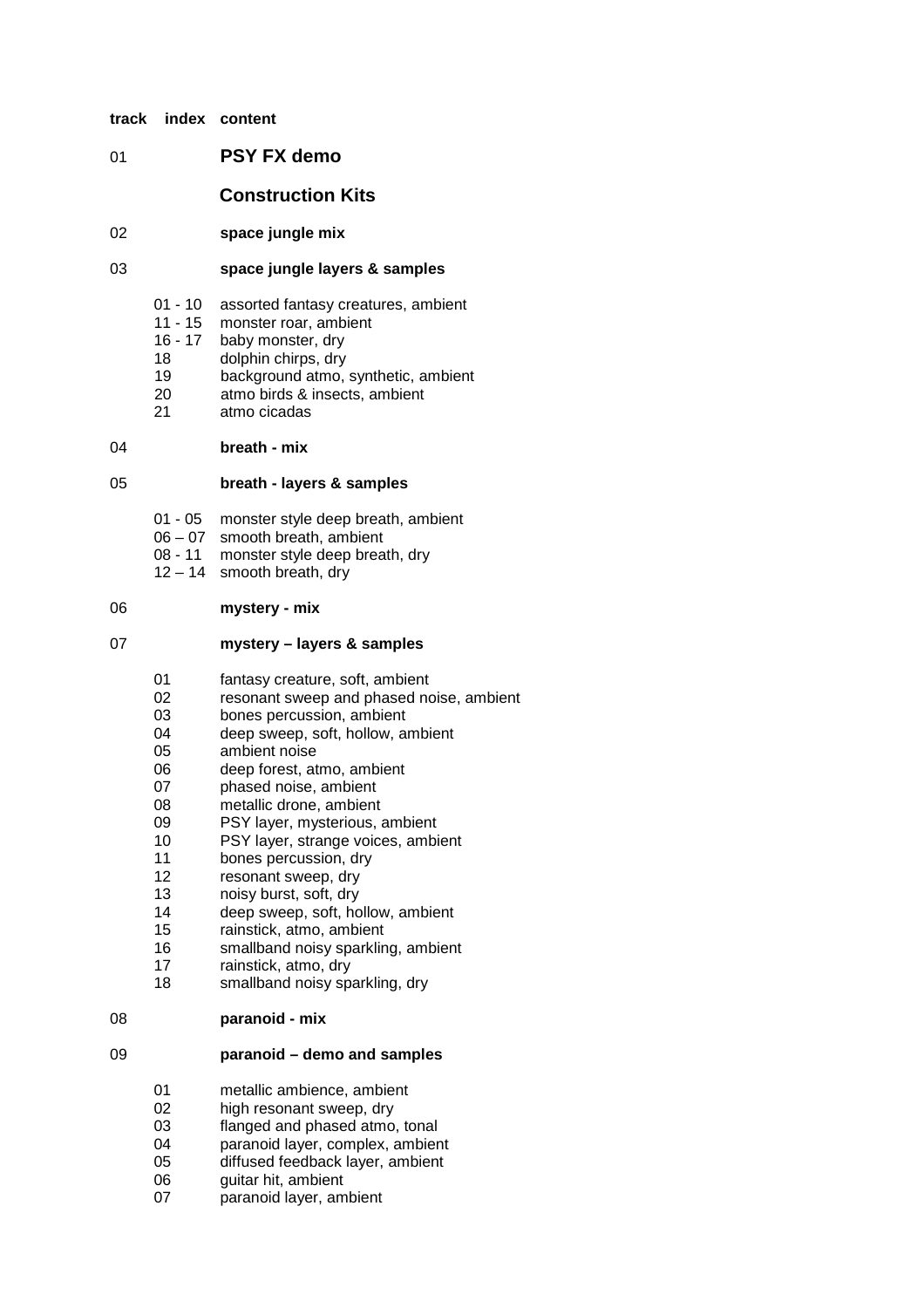- 08 pulse, ambient
- 09 mysterious signal, swell, ambient<br>10 high noisy swell, ambient
- high noisy swell, ambient
- 11 pad atmo, tonal, ambient
- 12 high noisy sweep, ambient<br>13 high interferenced noisy sw
- high interferenced noisy sweep, ambient
- 14 nu trailer voc FX, ambient
- 15 feedback swell, ambient<br>16 distorted quitar sweep. a
- 16 distorted guitar sweep, ambient<br>17 strings hit, ambient
- strings hit, ambient
- 18 fast guitar sweep, ambient<br>19 short quitar burst, ambient
- short guitar burst, ambient

## 10 **brainstorm - mix**

#### 11 **brainstorm – layers and samples**

- 01 big metallic impact, ambient
- 02 high resonant sparkling, dry
- 03 deep resonant modulated, swell, dry
- 04 mid resonant modulated, swell, dry
- 05 mysterious signal, swell, dry
- 06 noisy impact and signals, ambient<br>07 tonal noisy swell, ambient
- tonal noisy swell, ambient
- 08 heavy distorted highfrequent layer, ambient
- 09 PSY layer, sweeps and drones, ambient
- 10 resonant sweep down, dry
- 11 hollow noisy reversed swell, ambient
- 12 synthetic modulated sweep down, dry<br>13 electric style rough sound, dry
- 13 electric style rough sound, dry<br>14 short bassy sweep, dry
- short bassy sweep, dry
- 15 noisy modulated hit, echoic<br>16 short sparkling, dry
- short sparkling, dry
- 17 vowel swell, dry<br>18 moisy tonal layer
- 18 noisy tonal layer swell, ambient<br>19 high interferenced noisy burst
- high interferenced noisy burst, ambient
- 20 modulated synthetic sweep up down, dry
- 21 hard and short interferenced burst, dry
- 22 flies cluster swell, ambient
- 23 interference signal bursts, dry
- 24 weird synthetic sweep, dry
- 25 short distorted swell, pulsed, dry
- 26 vowel swell, short, dry
- 27 diffused layer feedback swell, ambient
- 
- 28 synthetic modulated sweep down, dry<br>29 bulsed high sweep and phased noise. pulsed high sweep and phased noise, dry
- 30 rough metallic swell, ambient
- 31 noisy synthetic modulated sound, dry
- 32 short mid-fq burst, dry
- 33 rough interferenced metallic swell, dry<br>34 3 short mid-fa bursts, dry
- 34 3 short mid-fq bursts, dry<br>35 modulated. synthetic swe
- modulated, synthetic sweep up, dry
- 36 interference burst, dry<br>37 feedback / cluster swe
- feedback / cluster swell, dry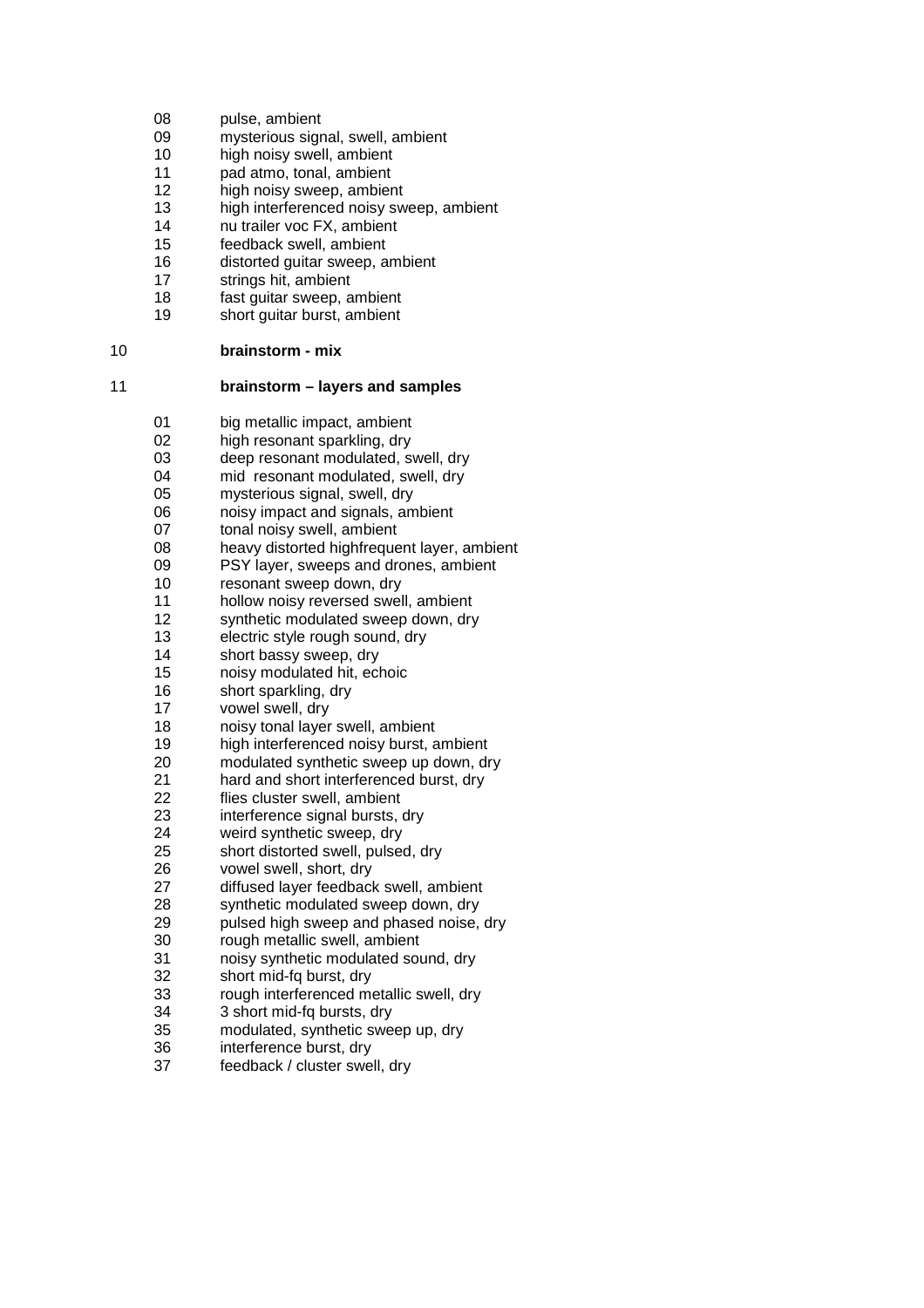# **Themes**

#### 12 **bizarre**

- 01 diffused creatures layer, ambient<br>02 bizarre brainwaves, dry
- bizarre brainwaves, dry
- 03 midfrequent noise layer, ambient
- 04 distorted modulated burst, dry<br>05 06 noisy, tonal stressed layers, dr
- noisy, tonal stressed layers, dry
- 07 distorted random modulation, dry

## 13 **broken impacts**

- 01 02 initial sweeps<br>03 04 impact explo
- 03 04 impact explosions<br>05 initial sweep
- 05 initial sweep<br>06 explosion
- explosion

# 14 **midfrequency bursts**

- 01 03 noisy, modulated, dry
- 04 electric style, ambient
- 05 07 metallic, tonal, modulated, dry<br>08 vocoded, mellow, tonal, dry
- vocoded, mellow, tonal, dry

## 15 **codes**

- 01 04 digital codes, hard sounding, dry
- 05 sparkling code, dry
- 06 digital code, hard sounding, dry
- 07 handy connection, dry
- 08 code swell, echoic, ambient<br>09 distorted code, aggressive
- distorted code, aggressive, dry

# 16 **crazy**

- 01 strong distorted sweep, dry
- 02 random modulated layer, dry
- 03 fat distorted random sweeps, dry
- 04 mad sweep, distorted, dry
- 05 crazy synthetic laughter, ambient

## 17 **cyborg**

- 01 short neuronal pulses, dry<br>02 05 biochemical network layers
- 02 05 biochemical network layers<br>06 distorted drone, drv
- distorted drone, dry

## 18 **danger & darkness**

- 01 growling deep noise, phasing
- 02 deep noisy rumbling
- 03 deep noisy breath, ambient<br>04 cold phasing breath
- 04 cold phasing breath<br>05 crowling phasing bre
- growling phasing breath
- 06 dissonant noisy cluster, tonal, ambient<br>07 dangerous breath, ambient
- dangerous breath, ambient
- 08 bassy drone, hollow
- 09 tonal sync sweep, dry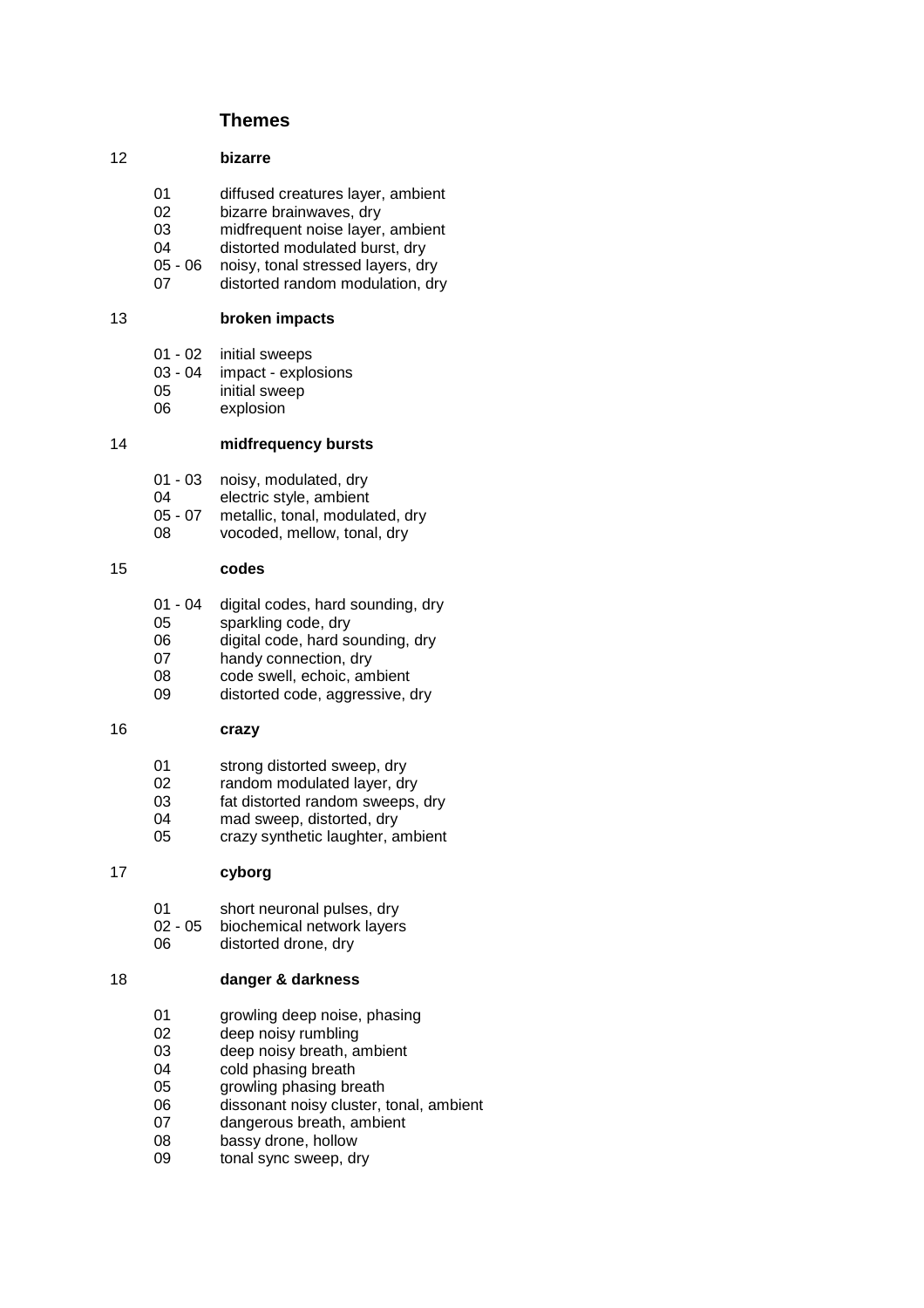## 19 **emotions - aggressive**

- 01 wide energetic sweep down, ambient<br>02 cluster dissonant hit. ambient
- cluster dissonant hit, ambient
- 03 narrow energetic sweep up, dry<br>04 high frequent distorted event. eq
- high frequent distorted event, echoic

#### 20 **emotions - soft**

- 01 03 harmonic pads
- 04 harmonic sweep down, mellow<br>05 mellow steady pad phase
- 05 mellow steady pad phase<br>06 positive colored basic lave
- positive colored basic layer

# 21 **energetic**

01 - 08 8 current styled, tonal sounds

## 22 **esotheric**

01 didgeridoo dreamtime layer, ambient 02 surreal feedback layer, ambient

## 23 **eternity**

01 - 07 7 mysterious deep events, long ambience

## 24 **funny**

- 01 comic sweep<br>02 03 tov robot 1, 2
- 02 03 toy robot 1, 2<br>04 bones percus
- 04 bones percussion<br>05 tov car honk
- toy car honk
- 06 07 plastic wobble impacts 1, 2

## 25 **granular**

- 01 random pulsed layer, dry
- 02 transformed voice, dry
- 03 noise storm layer, dry
- 04 metallic event, ambient

## 26 **haunted**

- 01 demonic flies cluster, ambient
- 02 04 haunted string noises  $1 3$ , ambient

## 27 **infinity**

- 01 eternal choir, ambient<br>02 bells & phasing laver.
- 02 bells & phasing layer, echoic<br>03 weird random pulsed layer. e
- 03 weird random pulsed layer, echoic<br>04 smooth. hollow noise atmo. drv
- smooth, hollow noise atmo, dry

# 28 **interference**

01 - 06 6 interferenced and sweeping strong events

## 29 **liquid**

- 01 08 8 short bubbling events
- 09 10 2 bubbling layers, dry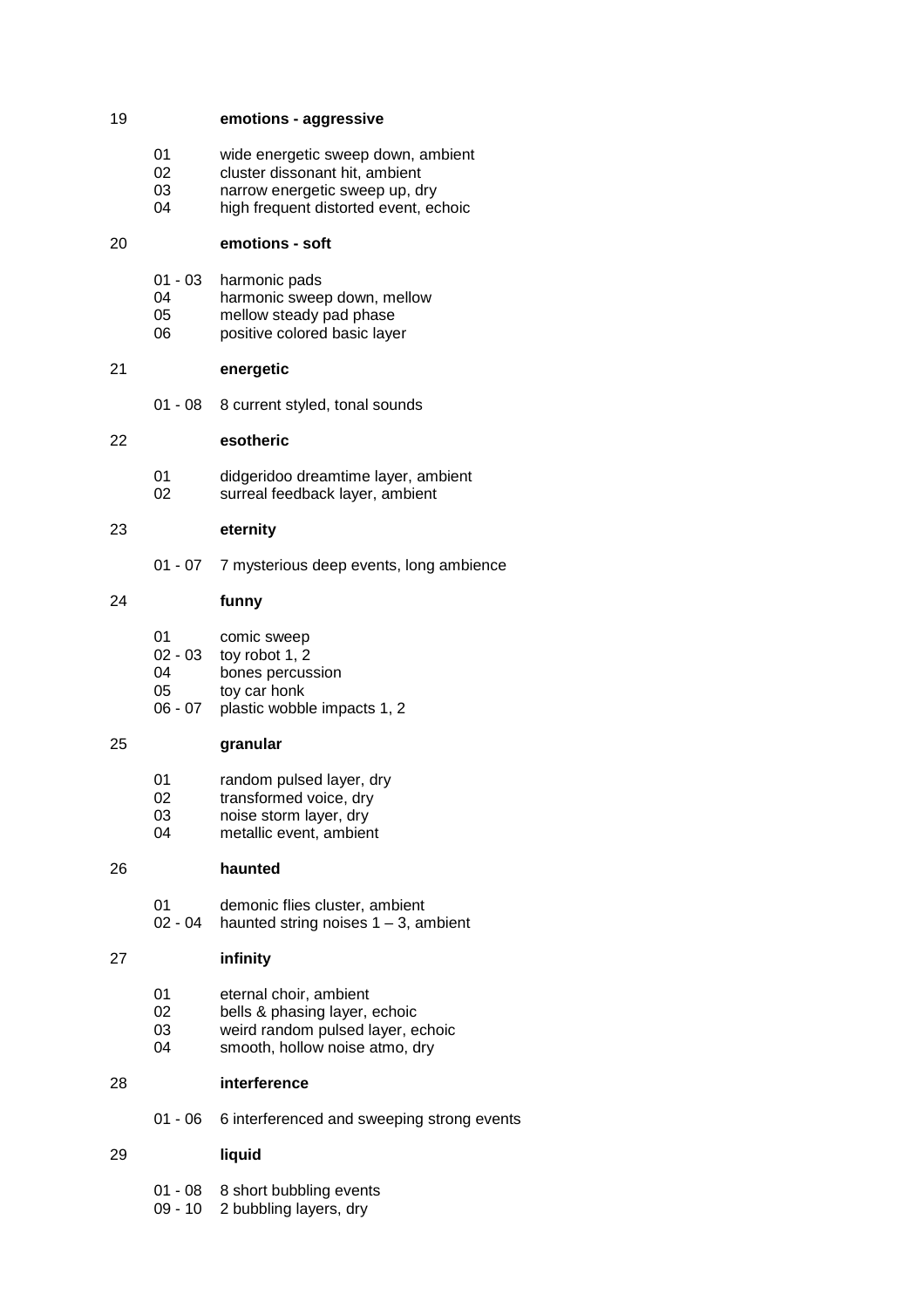## 30 **machinery**

| -01 | strong servo burst, echoic |
|-----|----------------------------|
|-----|----------------------------|

- 02 03 big servo moves 1, 2, ambient<br>04 metallic machine loop, ambient
- metallic machine loop, ambient

## 31 **morphed**

- 01 deep metal modulation pulses<br>02 tonal feedback laver, ambient
- 02 tonal feedback layer, ambient<br>03 noisy resonant pulses, dry
- 03 noisy resonant pulses, dry<br>04 metallic feedback pulses.
- metallic feedback pulses, dry

# 32 **mystery**

- 01 dream creature squeal, ambient<br>02 tibetan vowel. ambient
- tibetan vowel, ambient
- 03 didgeridoo drone, ambient
- 04 06 imaginative creatures

## 33 **scratched**

- 01 rhythmic scratching 1, dry
- 02 03 vinyl rubbing 1, 2, dry<br>04 15 assorted scratches, dr
- assorted scratches, dry

## 34 **streams**

- 01 noisy modulated light, dry<br>02 noisy modulated sweeping
- 02 noisy modulated sweeping, ambient<br>03 sharp distorted noisy. dry
- 03 sharp distorted noisy, dry<br>04 hollow windy stream, amb
- 04 hollow windy stream, ambient<br>05 midfrequent stream flow, ambi
- 05 midfrequent stream flow, ambient<br>06 tonal steamy flow, ambient
- 06 tonal steamy flow, ambient<br>07 machine flow noise, tonal, a
- machine flow noise, tonal, ambient

## 35 **subfrequent**

- 01 heartbeat styled pulse, dry
- 02 deep modulated pulse, fast, dry
- 03 04 low frequent drones 1, 2, dry

#### 36 **vowels**

- 01 inharmonic vowel, ambient
- 02 jew's harp, ambient<br>03 formant sweep up, are
- 03 formant sweep up, ambient<br>04 inharmonic vowel. feedback
- inharmonic vowel, feedback, ambient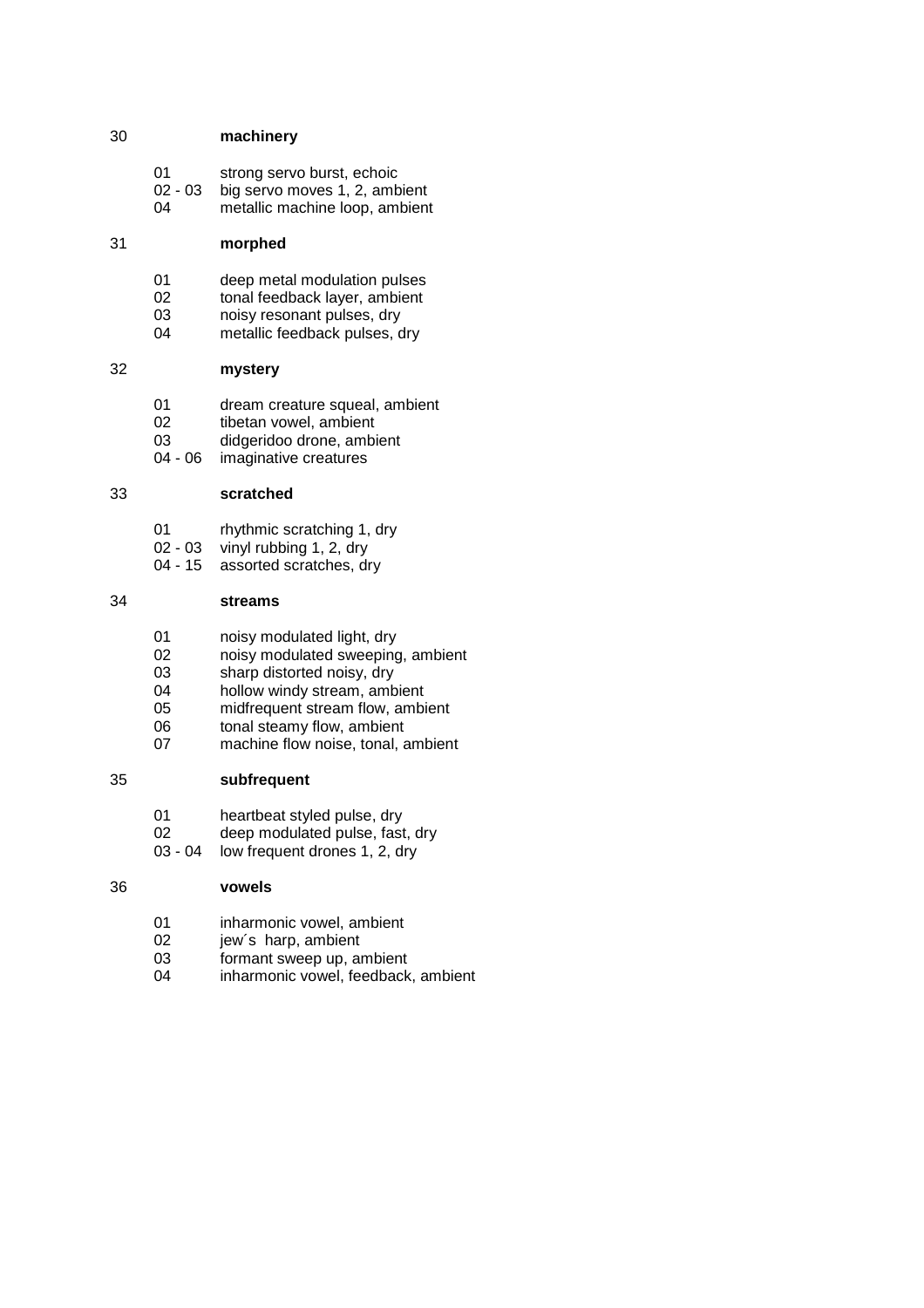# **PSY Section**

## 37 **brainbeats**

- 01 steamy beat, dry<br>02 code style stacca
- 02 code style staccato sequence, dry<br>03 metallic string sequence, dry
- 03 metallic string sequence, dry<br>04 mbient beep sequence
- ambient beep sequence

## 38 **brainwaves**

- 01 neuronal granular beat, dry<br>02 neuronal staccato signals of
- 02 neuronal staccato signals, dry<br>03 highfrequent random beat am
- highfrequent random beat, ambient

## 39 **deja vu**

- 01 thrilling harmonic loop, dry
- 02 machinery styled slow loop, ambient

## 40 **dreams**

- 01 dream clouds light pad, ambient
- 02 slight pulsing warm pad, ambient<br>03 soft emotional pad, ambient
- 03 soft emotional pad, ambient<br>04 high diffused chord pad am
- 04 high diffused chord pad, ambient<br>05 ambient pad styled swell, ambien
- 05 ambient pad styled swell, ambient<br>06 flanged emotional pad, ambient
- flanged emotional pad, ambient

# 41 **nervous breakdown**

- 01 heavy distorted breakdown, dry<br>02 confused nerve signals, dry
- 02 confused nerve signals, dry<br>03 strong modulated downswee
- 03 strong modulated downsweep, dry<br>04 mervous random sequence dry
- 04 nervous random sequence, dry<br>05 aggressive highfrequent signals
- 05 aggressive highfrequent signals, dry<br>06 silly sweepers, dry
- silly sweepers, dry
- 07 strong signal pulse, dry
- 08 fast noisy pulse, dry
- 09 hard randomized staccato, dry
- 10 sharp aggressive highfrequent pulses, dry

## 42 **nightmares**

01 - 03 nightmare orchestra loops 1 - 3

# 43 **paranoid**

- 01 paranoid noisy staccato loop, dry
- 02 big distorted metallic loop, ambient
- 03 bizarre reverse loop, dry
- 04 distorted granular loop, dry
- 05 tonal metallic rumble loop, dry

# 44 **psychotic**

01 - 05 5 strong psychotic orchestra loops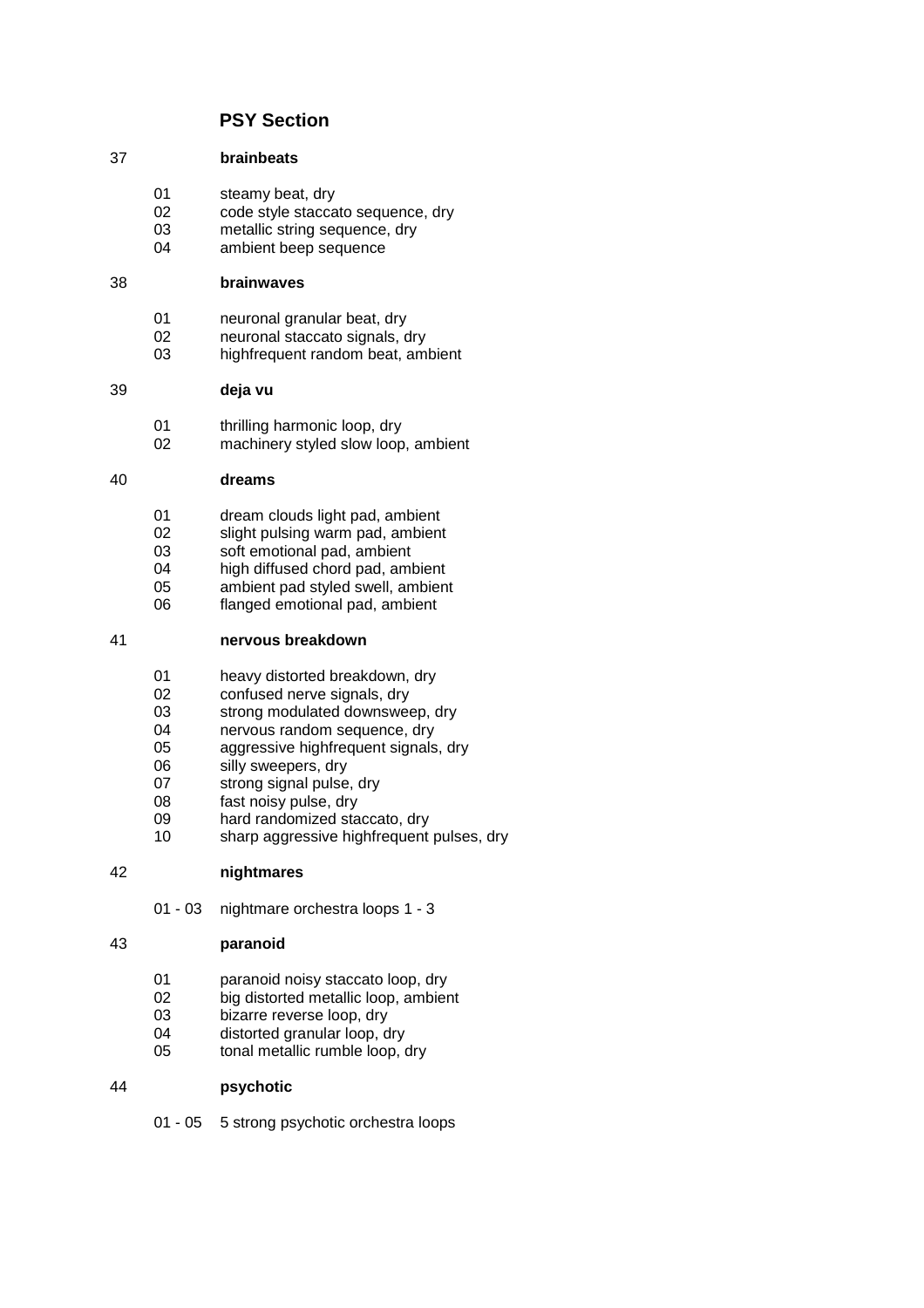## 45 **surreal**

- 01 wide atonal sweep, ambient<br>02 noise burst, dry
- noise burst, dry
- 03 randomized sequence, ambient<br>04 feedback morphed tone, ambien
- feedback morphed tone, ambient
- 05 atonal sweep steady phase, ambient
- 06 strange surreal drops, echoic<br>07 flanging sharp sweep, dry
- flanging sharp sweep, dry

#### 46 **the mushroom sessions**

01 - 04 psychedelic sessions cut  $1 - 4$ , ambient

## 47 **the mind´s eye**

- 01 after the yellow pill ...<br>02 operatic mindblow
- operatic mindblow

# **CI Section**

## 48 **assorted beats**

- 01 big stompin' beat<br>02 electro arpeggio s
- 02 electro arpeggio staccato<br>03 randomized electric heat
- 03 randomized electric beat<br>04 atonal staccato sequence
- 04 atonal staccato sequence<br>05 scratch burst loop
- scratch burst loop
- 06 classic electro drum pattern
- 07 classic electro sequence overlay
- 08 percussive filter sweep loop

The following CD - Tracks 49 – 51 gives you a collection of small sound events matching perfectly to typical CI- and logo – animations.

- 49 **melodic CI elements**
	- 01 09 assorted short melodic lines
- 50 **non tonal CI elements**
	- 01 10 assorted short non tonal, diffuse events

01 - 16 assorted short tonal events

# 52 **vocoded CI elements**

01 - 08 vocoded, soft - melodic CI events

## 53 **nu style trailer elements**

01 - 08 rough, granularic sounds for nu-style trailer design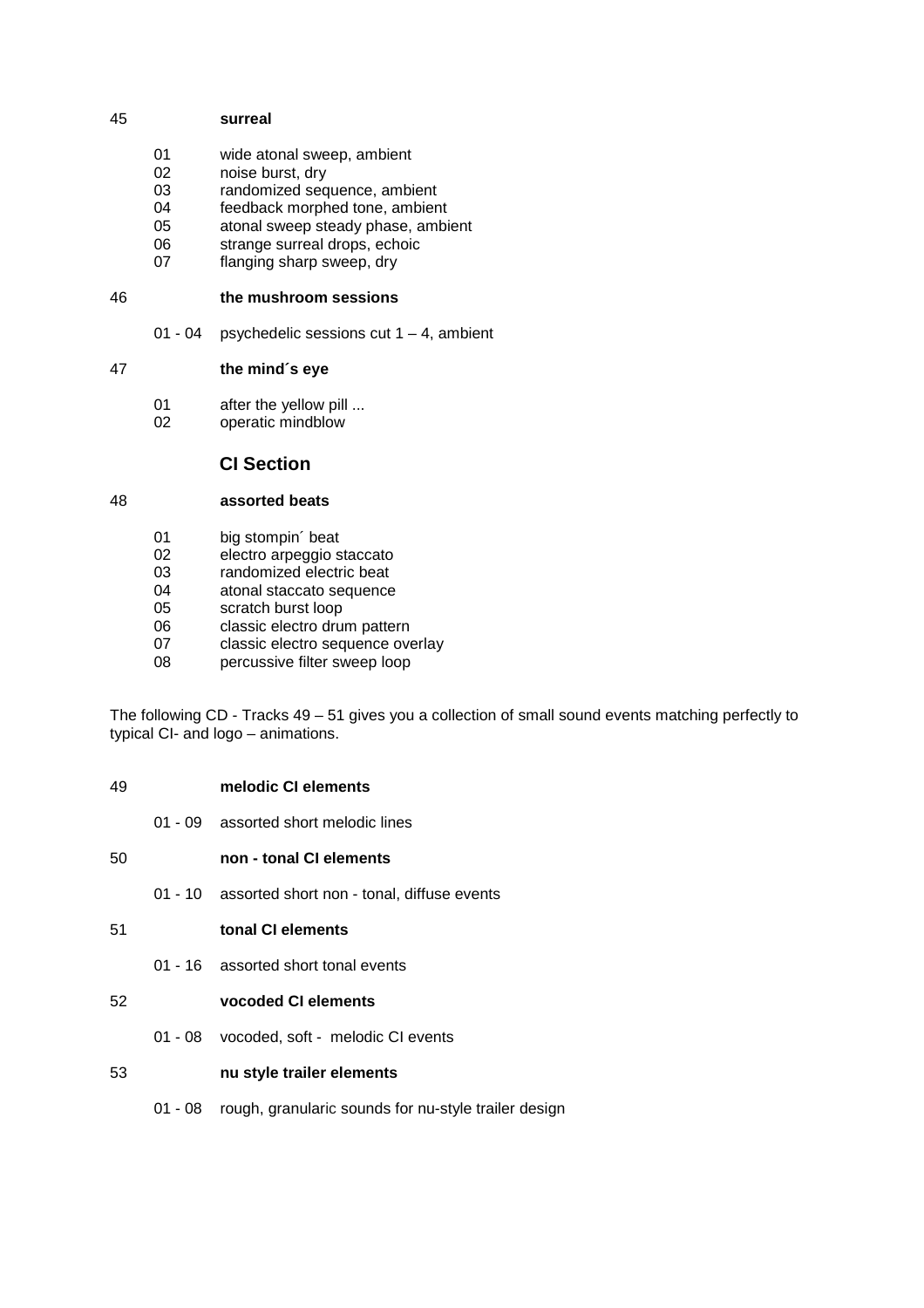# **Movement Section**

| 54 |                      | object movements                                                                                                               |
|----|----------------------|--------------------------------------------------------------------------------------------------------------------------------|
|    |                      | 01 - 17 object movements, noisy and tonal                                                                                      |
| 55 |                      | strong movements                                                                                                               |
|    |                      | 01 - 10 energetic movements and tape spins                                                                                     |
| 56 |                      | fluttered movements                                                                                                            |
|    |                      | 01 - 13 noisy, modulated movement sounds                                                                                       |
| 57 |                      | pitched movements                                                                                                              |
|    | $01 - 07$            | tonal and resonant movements                                                                                                   |
| 58 |                      | swishes & swoshes                                                                                                              |
|    | 01 - 06              | noisy animation elements                                                                                                       |
| 59 |                      | movements up & down                                                                                                            |
|    | 01 - 06<br>$07 - 11$ | assorted movements upwards<br>assorted movements downwards                                                                     |
| 60 |                      | aggressive motion cuts                                                                                                         |
|    | 01 - 07              | thrilling, resonant and noisy elements                                                                                         |
| 61 |                      | power down moves                                                                                                               |
|    |                      | 01 - 06 switching off energy controls                                                                                          |
| 62 |                      | reverse                                                                                                                        |
|    |                      | 01 - 12 assorted reverse sounds and swells                                                                                     |
| 63 |                      | robotic movement elements 1                                                                                                    |
|    | 08                   | 01 - 05 mechanic and servo action sequences style 1<br>06 - 07 mechanic and servo action style 2<br>small servo out of control |
| 64 |                      | aggressive robotic movement                                                                                                    |
|    |                      | 01 - 06 hard, blast - styled servo movement sounds                                                                             |
| 65 |                      | robotic movement elements 2                                                                                                    |
|    | $10 - 11$            | 01 - 09 additional styles to Track 63<br>small robot mechanic sequences                                                        |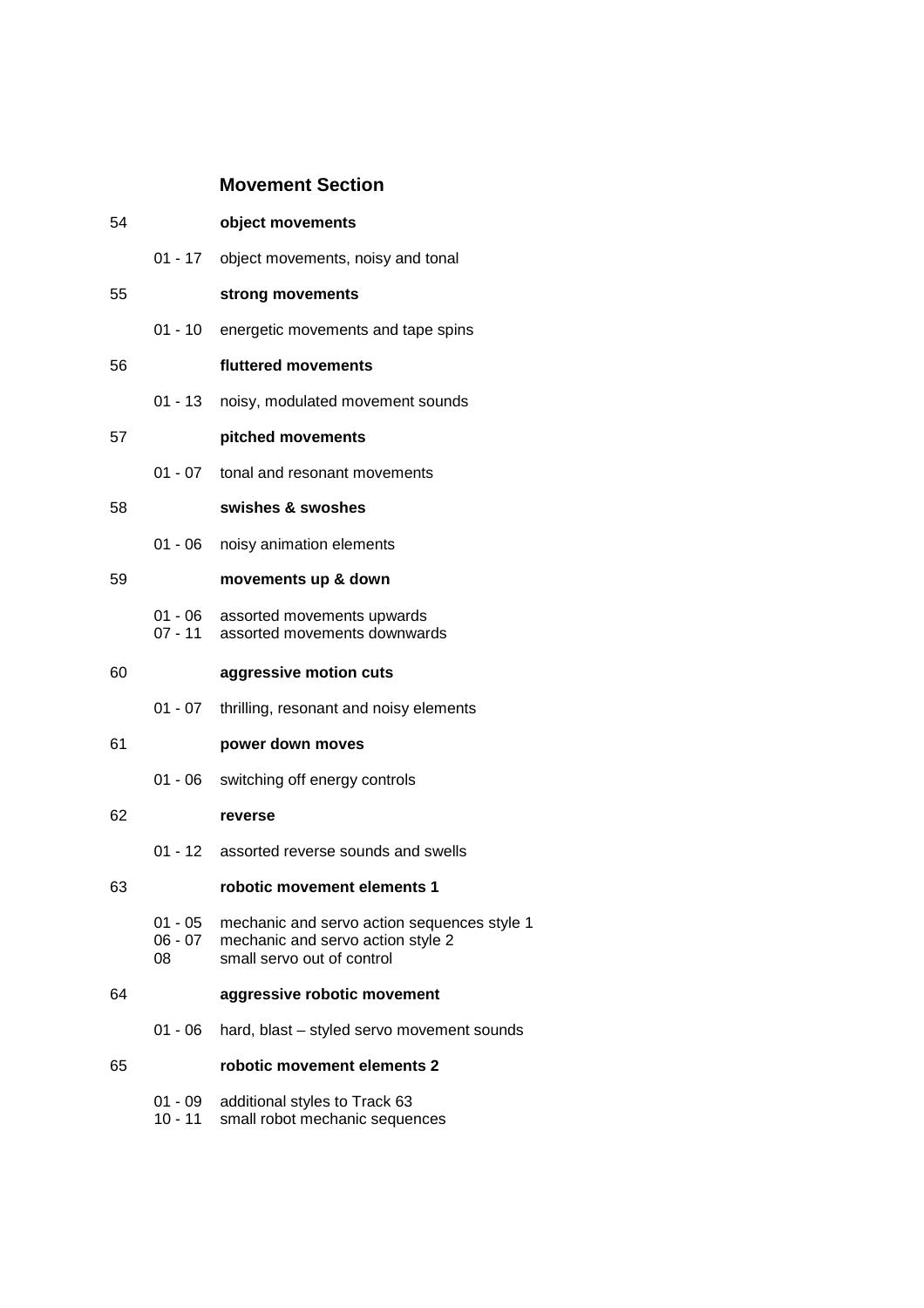# **Creature Design**

#### 66 **funny creatures**

- 01 duck style<br>02 04 small creat
- small creature chirps
- 05 small creature chuckling
- 06 robo creature talking
- 07 dolphin laughter
- 08 09 strange creature talking

## 67 **dangerous creatures 1**

- 01 09 dangerous growling, 3 styles
- 10 12 ambient versions

#### 68 **dangerous creatures 2**

01 - 07 dangerous growling, additional styles

#### 69 **small creatures**

- 01 friendly chirping
- 02 noisy tickering<br>03 like frogs or cic
- 03 like frogs or cicadas<br>04 metallic seagull
- 04 metallic seagull<br>05 screeping
- screeping
- 06 chirping 1
- 07 mad duck babbling
- 08 09 chirping 2, 3
- 10 insects cluster
- 11 aggressive bird
- 12 17 small ducky monsters

## 70 **alien speech 1**

01 - 08 8 processed and generated speech takes

#### 71 **alien speech 2**

- 01 evil creature talk
- 02 06 more processed and generated speech

# **Interactive Media Section**

#### 72 **alarms**

01 - 10 10 assorted alarm sounds and -loops

# 73 **button activation sounds**

01 - 21 21 sounds when activating control buttons

#### 74 **console control events**

01 - 12 12 control and display acoustic messages

## 75 **confirmation tones**

01 - 14 14 sounds confirming process activation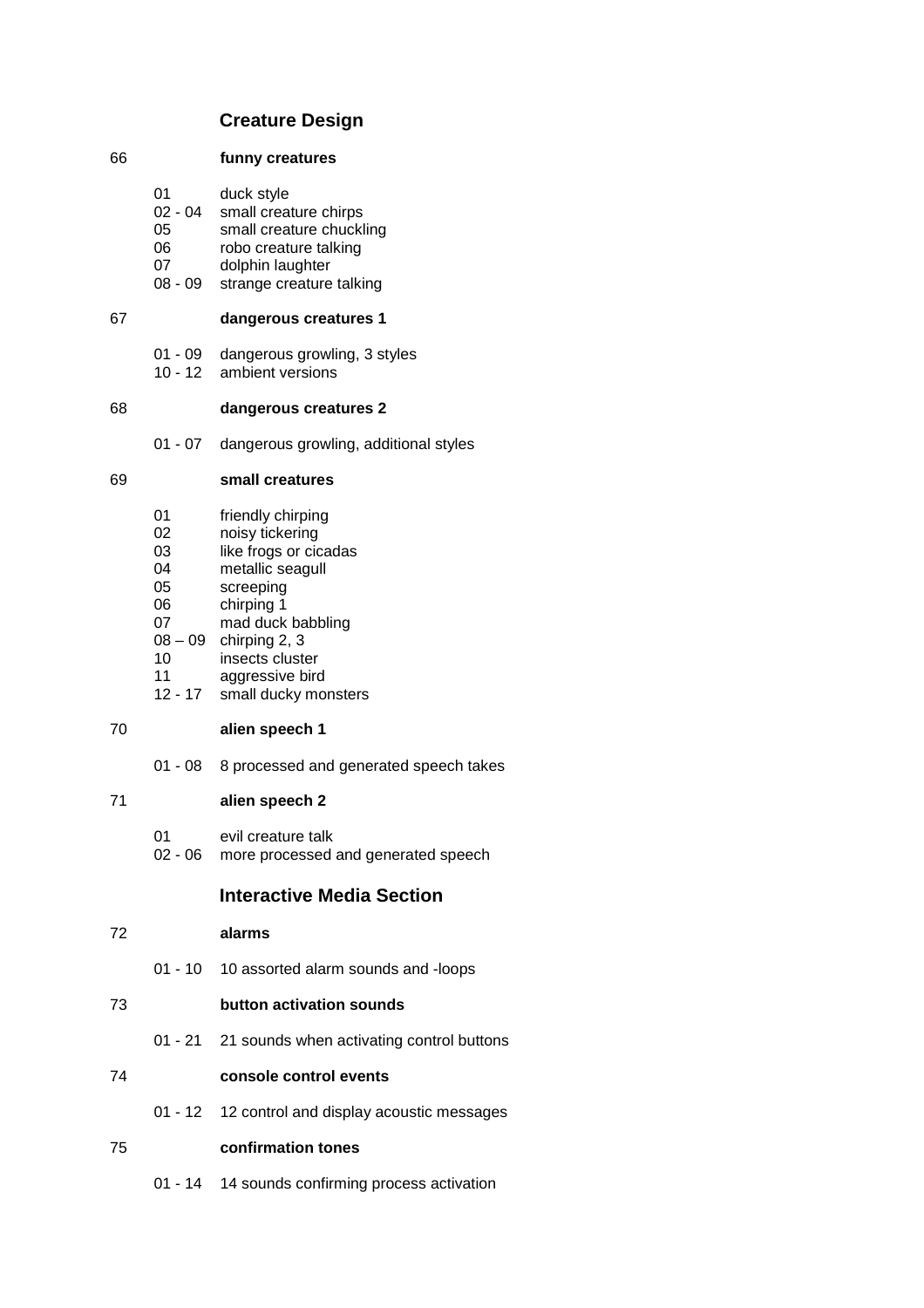## 76 **interactive buttons and mouseovers**

7 optimized media-sets for interactive presentations. each contains 3 button- and 3 mouseoversounds, optimized to sound together perfectly.

| 01 - 06   | media - set 1 |
|-----------|---------------|
| $07 - 12$ | media - set 2 |
| $13 - 18$ | media - set 3 |
| $19 - 24$ | media - set 4 |
| $25 - 30$ | media - set 5 |
| 31 - 36   | media - set 6 |
| $37 - 42$ | media - set 7 |

## **Soundpool**

#### 77 **assorted events**

01 - 24 24 impulsive sounds matching to no category but your mix ...

#### 78 **ambient events 1**

01 - 11 11 ambient and echoic hits and blasts ambient bell, big metallic impact

## 79 **ambient events 2**

01 - 08 8 additional ambient and echoic hits and blasts

## 80 **energizers**

- 01 11 11 strong and incisive sounds
- 81 **distortion & rough sounds**
	- 01 23 collection of 23 hard, distorted sounds

## 82 **harmonic events**

01 - 22 22 harmonic, tonal swells and hits

#### 83 **feedbacks and guitars**

01 - 04 4 feedback styled soundscapes and events<br>05 - 17 12 quitar styles and FX – distorted and clear 12 guitar styles and  $FX -$  distorted and clean

#### 84 **high frequency**

01 - 12 12 high frequent distorted bursts and layers

## 85 **metallic and rough styled sounds**

01 - 22 22 metallic and rough impacts and scratches

#### 86 **modulated**

01 - 20 20 low- and highfrequent modulated events, slow and fast

#### 87 **noise bursts**

01 - 09 9 short noisy, diffuse events of different colors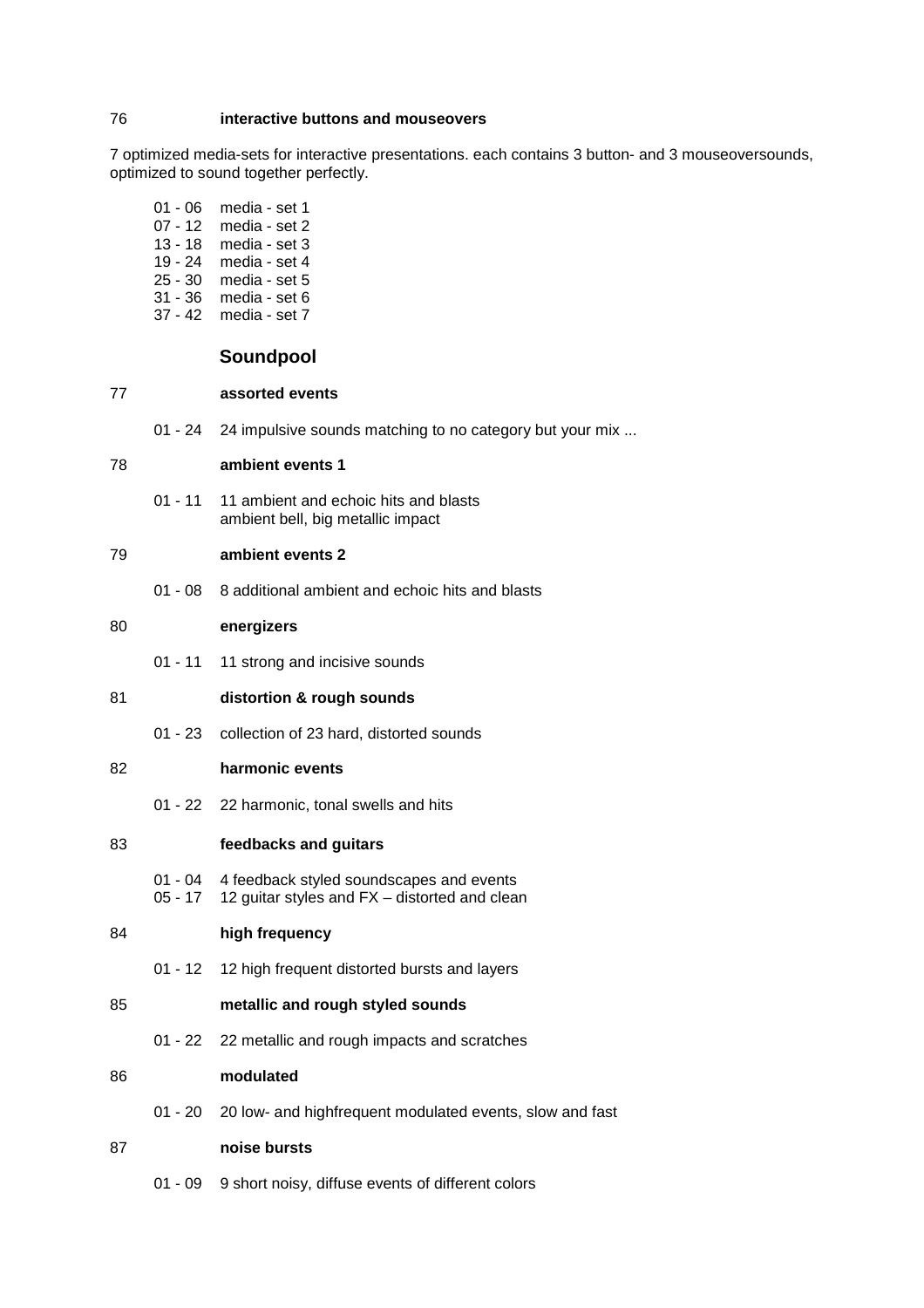#### 88 **nu cinematic cutz & impacts**

01 - 42 what shall we say? crash boom bang !  $-42$  events

#### 89 **noise pulses**

01 - 03 3 modulated, noisy pulsating sounds

#### 90 **sweeps**

01 - 11 11 tonal and noisy sweeps in all directions

#### 91 **reverse swells and whistling events**

- 01 04 4 assorted swells, tonal and noisy
- 05 10 6 whistling, modulated tones

## **Atmos, Clusters, Pads and Collages**

#### 92 **strong pads**

- 01 chord pad, warm
- 02 distorted sweep pad, hard<br>03 sync resonant pad, cuttir
- $sync resonant pad, cutting$

## 93 **clusters and pulses**

- 01 big room noisy pulses<br>02 weird sequence pulses
- 02 weird sequence pulses<br>03 wide atonal chord pad
- wide atonal chord pad
- 04 interferenced sweep collage
- 05 rough dark tone pad
- 06 deep warm noisy distortion layer

#### 94 **pads**

- 01 frozen planet
- 02 rough harmonized pad
- 03 celestial sweep, noisy, light
- 04 resonant flange sweep pad<br>05 big resonant sweep pad
- big resonant sweep pad
- 06 fast modulated hard sweep pad

# 95 **resonant and highfrequent layers**

- 01 hard resonant multisweep pad<br>02 04 highfrequent layers 1 3
- highfrequent layers  $1 3$

## 96 **scenes and collages**

- 01 octave wave swells
- 02 distorted machine and birds<br>03 random driven pulse layer
- random driven pulse layer

#### 97 **space styled layers**

- 01 surreal layer, structures and slight pulses
- 02 metallic fast modulated, ambient<br>03 eternal moods hollow warm
- 03 eternal moods, hollow, warm<br>04 friendly moods, flanged and po
- friendly moods, flanged and phased